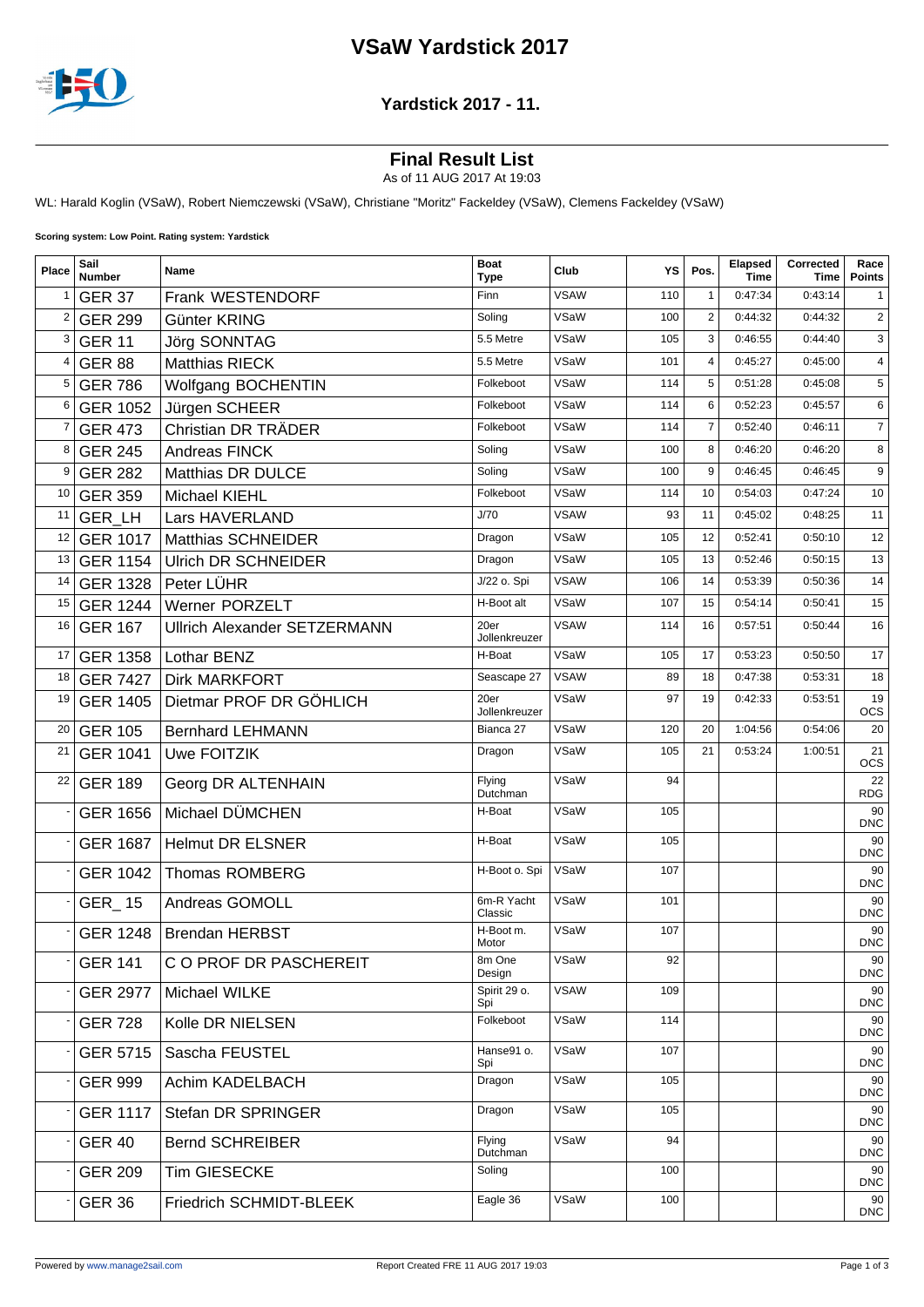# **VSaW Yardstick 2017**



### **Yardstick 2017 - 11.**

## **Final Result List**

As of 11 AUG 2017 At 19:03

| Place | Sail<br><b>Number</b> | Name                          | <b>Boat</b><br><b>Type</b> | Club        | YS  | Pos. | <b>Elapsed</b><br><b>Time</b> | Corrected<br>Time | Race<br><b>Points</b> |
|-------|-----------------------|-------------------------------|----------------------------|-------------|-----|------|-------------------------------|-------------------|-----------------------|
|       | GER_PKB               | Philipp DR KADELBACH          | J/70                       | VSaW        | 93  |      |                               |                   | 90<br><b>DNC</b>      |
|       | <b>GER 664</b>        | Norbert ROEPKE                | H-Boot o. Spi              | VSaW        | 107 |      |                               |                   | 90<br><b>DNC</b>      |
|       | <b>GER 424</b>        | <b>Rosemarie BROY</b>         | <b>Trias</b>               | VSaW        | 99  |      |                               |                   | 90<br><b>DNC</b>      |
|       | <b>SWE 127</b>        | <b>Gralf DR POPKEN</b>        | Safir 10                   | VSaW        | 99  |      |                               |                   | 90<br><b>DNC</b>      |
|       | <b>GER 1448</b>       | Jacqueline HOFFERT-DAHL       | 20er<br>Jollenkreuzer      | VSaW        | 97  |      |                               |                   | 90<br><b>DNC</b>      |
|       | GER_CN                | <b>Christian DR NAGEL</b>     | J/70                       | VSaW        | 93  |      |                               |                   | 90<br><b>DNC</b>      |
|       | GER 5213              | <b>Horst DR FRANKE</b>        | Dehler36                   | VSaW        | 91  |      |                               |                   | 90<br><b>DNC</b>      |
|       | <b>GER 993</b>        | Ralf DR STRZELECKI            | Folkeboot                  | VSaW        | 114 |      |                               |                   | 90<br><b>DNC</b>      |
|       | <b>GER 4840</b>       | Wannseeaten STIFTUNG          | J/24                       | VSaW        | 102 |      |                               |                   | 90<br><b>DNC</b>      |
|       | <b>GER 306</b>        | Klaus SCHÄFERS                | Dehler 34/<br>Optima 101   | <b>VSAW</b> | 101 |      |                               |                   | 90<br><b>DNC</b>      |
|       | <b>GER 68</b>         | <b>Robert GIERTH</b>          | 6m R Yacht<br>classic      | VSaW        | 97  |      |                               |                   | 90<br><b>DNC</b>      |
|       | <b>GER 1104</b>       | Axel SCHULZ                   | Dragon                     | <b>VSAW</b> | 105 |      |                               |                   | 90<br><b>DNC</b>      |
|       |                       | GER_FHo   Felix HOFF          | J/70                       | <b>VSAW</b> | 93  |      |                               |                   | 90<br><b>DNC</b>      |
|       | <b>GER 1190</b>       | <b>Prof Dr Hasso PLATTNER</b> | Dragon                     | VSaW        | 105 |      |                               |                   | 90<br><b>DNC</b>      |
|       | <b>GER 1042</b>       | Dr Kirk NORDWALD              | Dragon                     | <b>VSAW</b> | 105 |      |                               |                   | 90<br><b>DNC</b>      |
|       | GER_MF                | <b>Martin FAHR</b>            | J/70                       | VSaW        | 93  |      |                               |                   | 90<br><b>DNC</b>      |
|       | <b>GER 1055</b>       | Gerd KNOSPE                   | J/70                       | VSaW        | 93  |      |                               |                   | 90<br><b>DNC</b>      |
|       | <b>GER 187</b>        | Alexa WLOCH                   | H-Boat                     | <b>VSAW</b> | 105 |      |                               |                   | 90<br><b>DNC</b>      |
|       | <b>GER 15</b>         | Dr Martin BRUHNS              | <b>JK28</b>                | VSaW        | 94  |      |                               |                   | 90<br><b>DNC</b>      |
|       | GER_FB                | Frank BUTZMANN                | J/70                       | VSaW        | 93  |      |                               |                   | 90<br><b>DNC</b>      |
|       | GER_CJ                | Carsten JACOB                 | J/70                       | VSaW        | 93  |      |                               |                   | 90<br><b>DNC</b>      |
|       | <b>GER 507</b>        | <b>Markus HELMCHEN</b>        | Drachen o.<br>Spi          | VSaW        | 107 |      |                               |                   | 90<br><b>DNC</b>      |
|       | <b>GER 177</b>        | Sascha SCHRÖDER               | Flying<br>Dutchman         | <b>VSAW</b> | 94  |      |                               |                   | $90\,$<br><b>DNC</b>  |
|       | GER CF                | Carsten FISCHER               | Victoire 822<br>o.Spi      | VSaW        | 114 |      |                               |                   | 90<br><b>DNC</b>      |
|       | <b>SWE 334</b>        | <b>Christian SCHNEIDER</b>    | 22er                       | VSaW        | 99  |      |                               |                   | 90<br><b>DNC</b>      |
|       | GER_HK                | <b>Hendrik KADELBACH</b>      | J/70                       | VSaW        | 93  |      |                               |                   | 90<br><b>DNC</b>      |
|       | <b>GER 736</b>        | <b>Boris DR JACKEL</b>        | Dehler 34                  | VSaW        | 100 |      |                               |                   | 90<br><b>DNC</b>      |
|       | <b>GER 1088</b>       | Hasso PROF DR PLATTNER        | Drachen spez               | VSaW        | 104 |      |                               |                   | 90<br><b>DNC</b>      |
|       | <b>GER 1050</b>       | Andreas DR POCHHAMMER         | Dragon                     | VSaW        | 105 |      |                               |                   | 90<br><b>DNC</b>      |
|       | <b>GER 1092</b>       | Rainer DR HEYER               | Dragon                     | VSaW        | 105 |      |                               |                   | 90<br><b>DNC</b>      |
|       | <b>GER 1133</b>       | Hans-Christian SCHWIEGER      | Dragon                     | VSaW        | 105 |      |                               |                   | 90<br><b>DNC</b>      |
|       | <b>GER 1189</b>       | <b>Benedikt DR WOLFERS</b>    | RS Vision                  | VSaW        | 115 |      |                               |                   | 90<br><b>DNC</b>      |
|       | <b>GER 1445</b>       | Robert KÜHLING                | H-Boot o. Spi              | <b>VSAW</b> | 107 |      |                               |                   | 90<br><b>DNC</b>      |
|       | <b>GER 16</b>         | Rainer AUTZEN                 | Kielyacht                  | VSaW        | 110 |      |                               |                   | 90<br><b>DNC</b>      |